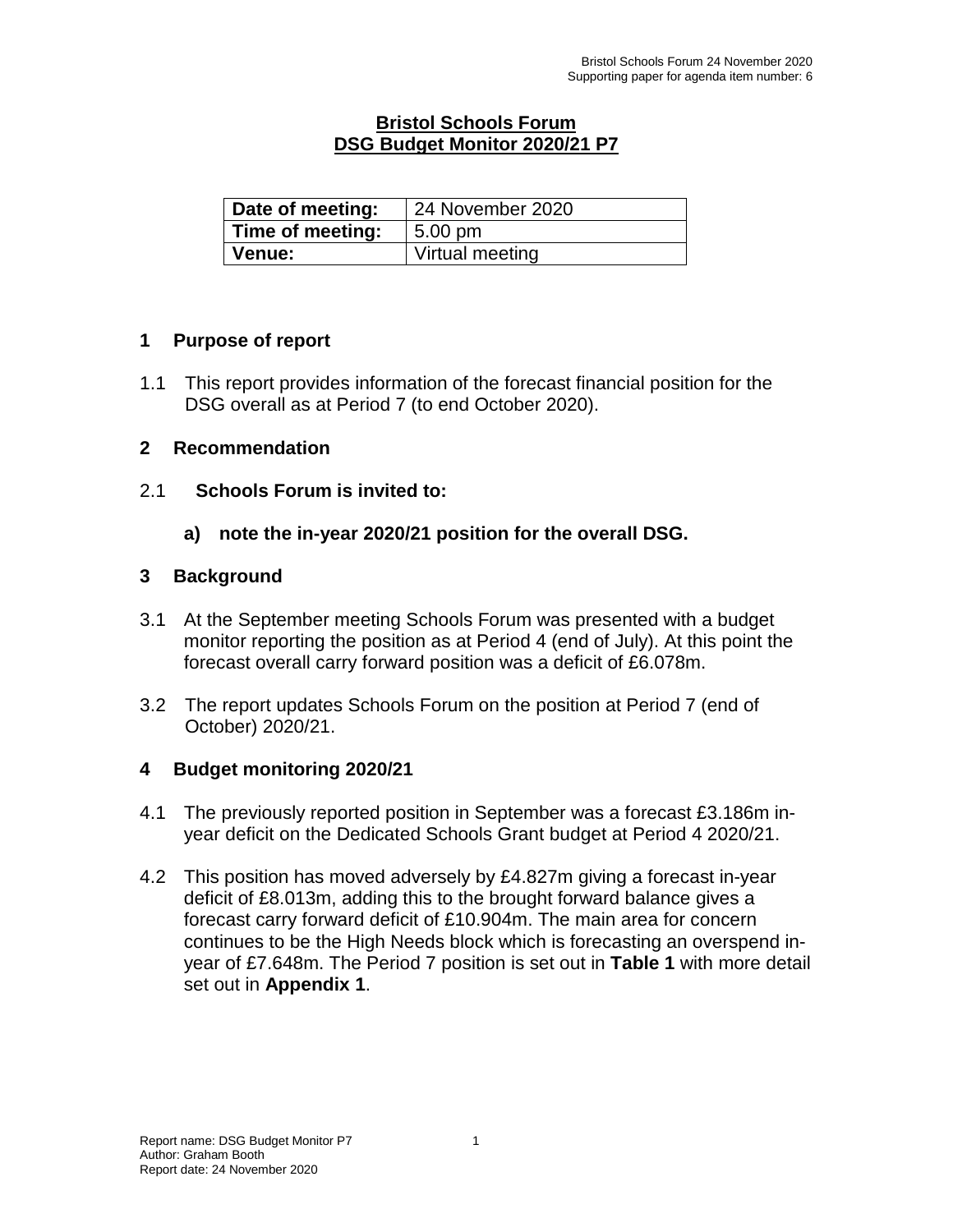| All figures £'000                      | b/f   | <b>DSG</b><br><b>Funding</b><br>2020/21 | <b>Forecast</b><br><b>Outturn</b><br><b>Period 07</b><br>2020/21 | In-year<br>variance | <b>Forecast</b><br>Carry-<br>forward<br><b>Period 07</b><br>2020/21 | <b>Forecast</b><br>Carry-<br>forward<br><b>Period</b><br>04<br>2020/21 | <b>Movement</b><br>Period 04<br>to Period<br>07 |
|----------------------------------------|-------|-----------------------------------------|------------------------------------------------------------------|---------------------|---------------------------------------------------------------------|------------------------------------------------------------------------|-------------------------------------------------|
| <b>Schools Block</b>                   | (174) | 272,492                                 | 272,492                                                          | 0                   | (174)                                                               | 0                                                                      | 0                                               |
| De-delegation                          | (464) | O                                       | 0                                                                | 0                   | (464)                                                               | 0                                                                      | 0                                               |
| <b>Schools Central</b><br><b>Block</b> |       | 2,386                                   | 2,385                                                            | 0                   | 0                                                                   |                                                                        |                                                 |
| <b>Early Years</b>                     | 20    | 37,119                                  | 37,484                                                           | 365                 | 385                                                                 | 92                                                                     | 273                                             |
| <b>High Needs Block</b>                | 3,509 | 62,511                                  | 70,160                                                           | 7,648               | 11,157                                                              | 3,094                                                                  | 4,554                                           |
| <b>Funding</b>                         |       | (374,508)                               | (374, 508)                                                       | O                   | O                                                                   |                                                                        |                                                 |
| <b>Total</b>                           | 2,892 | 0                                       | 8,013                                                            | 8,013               | 10,904                                                              | 3,186                                                                  | 4,827                                           |

#### **Table 1: Forecast position on overall DSG for 2020/21 at Period 7 (October 2020)**

- 4.3 **Schools Block (Nil variance).** All of the formula funding for maintained schools and academies has been allocated. The only scope for variation is in the growth fund. Spend on the growth fund will depend on the pupil number information included on the October 2020 pupil census, any variation will be calculated and reported following receipt of this data.
- 4.4 **De-delegated resources (Nil variance).** At this stage of the year it is anticipated that this will be in a balanced position. Any variance will be carried forwards to future years.
- 4.5 **School Central Services Block (Nil Variance).** It is expected that all of the services in this block will spend to budget.
- 4.6 **Early Years Block (£0.365m forecast overspend).** The Early Years DSG income is based on 5/12ths of the January 2020 census and 7/12ths of the January 2021 census. In 2019/20 the participation levels generated a balanced budget (with the overspend last year in the block being the agreed expenditure to utilise the carried forward surplus). Similar participation levels in 2020/21 should once again lead to a balanced position.
- 4.7 The area in the block experiencing the most pressure at the moment is emerging High Needs, the current overspend in this area is £0.351m.
- 4.8 **High Needs Block (£7.648m forecast overspend).** The High Needs block is forecasting a significant in-year overspend of £7.648m at this stage of the year.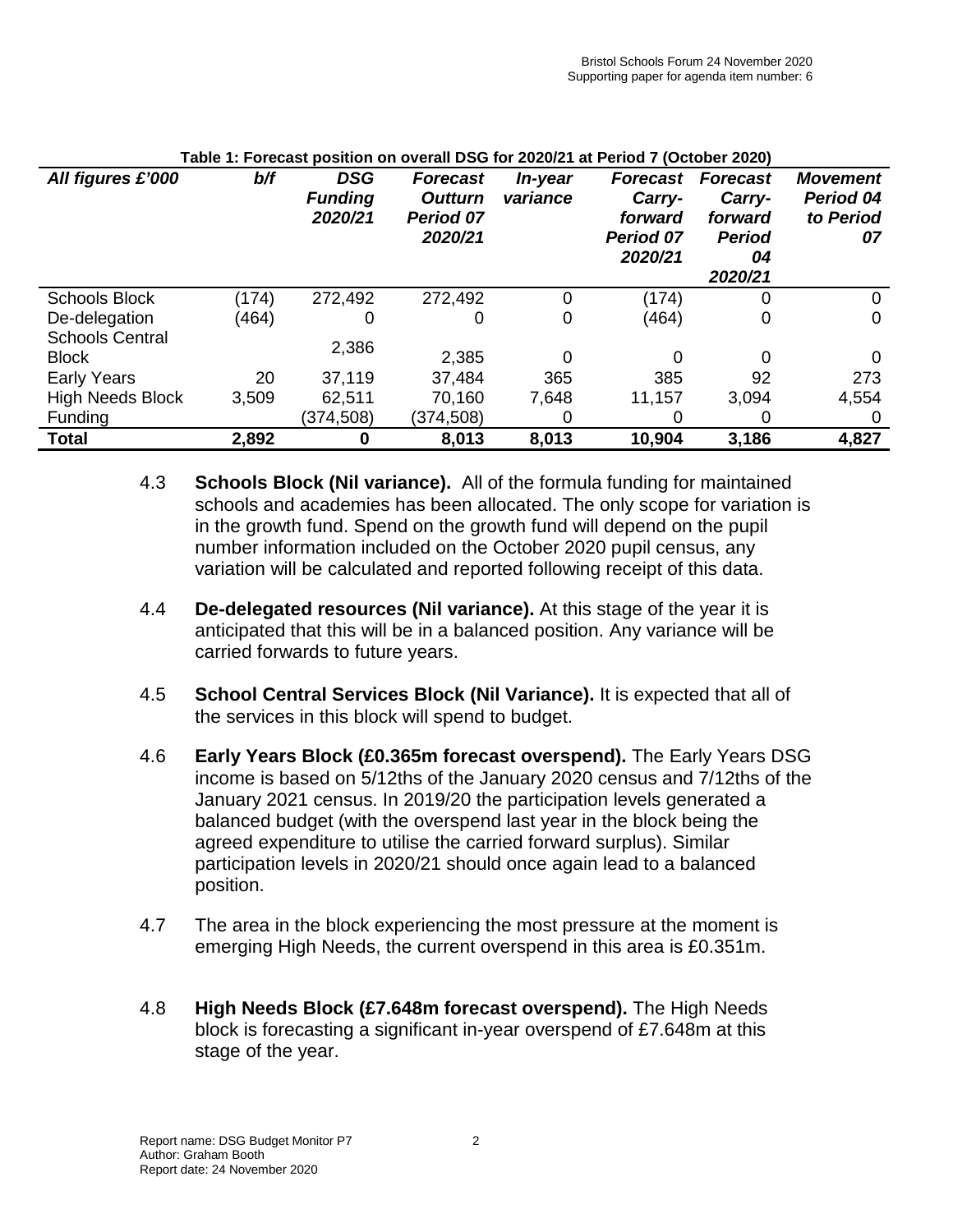- 4.9 Top-up funding is experiencing the biggest pressure, with a significant increase from 2019/20. The current forecast is £7.034m over budget. As this is the area experiencing the most pressure further analysis of the numbers and spend has been carried out and this is presented in Appendix 2.
- 4.10 The table in Appendix 2 looks at the numbers of top-ups at the start of last year, the beginning of this financial year and also the latest period, by setting and top-up band. Monthly costs are shown for each band as well as a full year cost of the increase in top-ups from April 2019 to present. The increase of round £7m is in line with the current overspend in this area.
- 4.11 For top-ups in Special Schools it can be seen there is an increase of 118 top-ups, the annual impact of this is £3.4m. What the data is showing is a movement up the banding levels, with a reduction at Band 3 and 4, but an increase in Bands 5, 6 and 7. The increase of 45 at Band 3 costs an extra £1m per year and the increase of 7 at Band 7 costs £1.4m.
- 4.12 Mainstream Schools have seen an increase of 395 pupils with top-up payments, the annual impact of this is £3.6m. The increase of 188 at Band 4 is the most significant adding £2m to the annual cost, £0.9m has also been added by the increase of 128 pupils at Band 3.
- 4.13 GFE (General Further Education) settings have also seen a significant rise in both student numbers and cost, Table 2 shows the forecast for 2020/21 alongside the previous 2 financial years. The number of students has increased by over 100 in this financial year as well as average top-up rates increasing. The cost is increasing at the rate of £1m per year.

|            | 18/19<br><b>Financial</b><br>vear | 18/19<br><b>Financial</b><br>Year<br>pupil<br>No.s | 18/19<br>Average<br>topup | 19/20<br><b>Financial</b><br>Year | 19/20<br><b>Financial</b><br>vear<br><b>Pupil</b><br>No.s | 19/20<br>Average<br>topup | 20/21<br><b>Financial</b><br>Year | 20/21<br><b>Financial</b><br>vear<br><b>Pupil</b><br>No.s | 20/21<br>Average<br>topup |
|------------|-----------------------------------|----------------------------------------------------|---------------------------|-----------------------------------|-----------------------------------------------------------|---------------------------|-----------------------------------|-----------------------------------------------------------|---------------------------|
|            | £'000                             | number                                             |                           | £'000                             | number                                                    | c                         | £'000                             | number                                                    |                           |
| <b>GFE</b> |                                   |                                                    |                           |                                   |                                                           |                           |                                   |                                                           |                           |
| total      | 1,831                             | 443                                                | 4,137                     | 2,674                             | 480                                                       | 5,572                     | 3,784                             | 586                                                       | 6,454                     |

| Table 2: GFE (General Further Education) top-up and cost |  |  |  |
|----------------------------------------------------------|--|--|--|
|                                                          |  |  |  |

- 4.14 Further data explaining the increases is provided in Appendix 3.
- 4.15 Following agreement of Forum, the amount transferred from the Schools Block in 2020/21 is being used to contribute towards the Education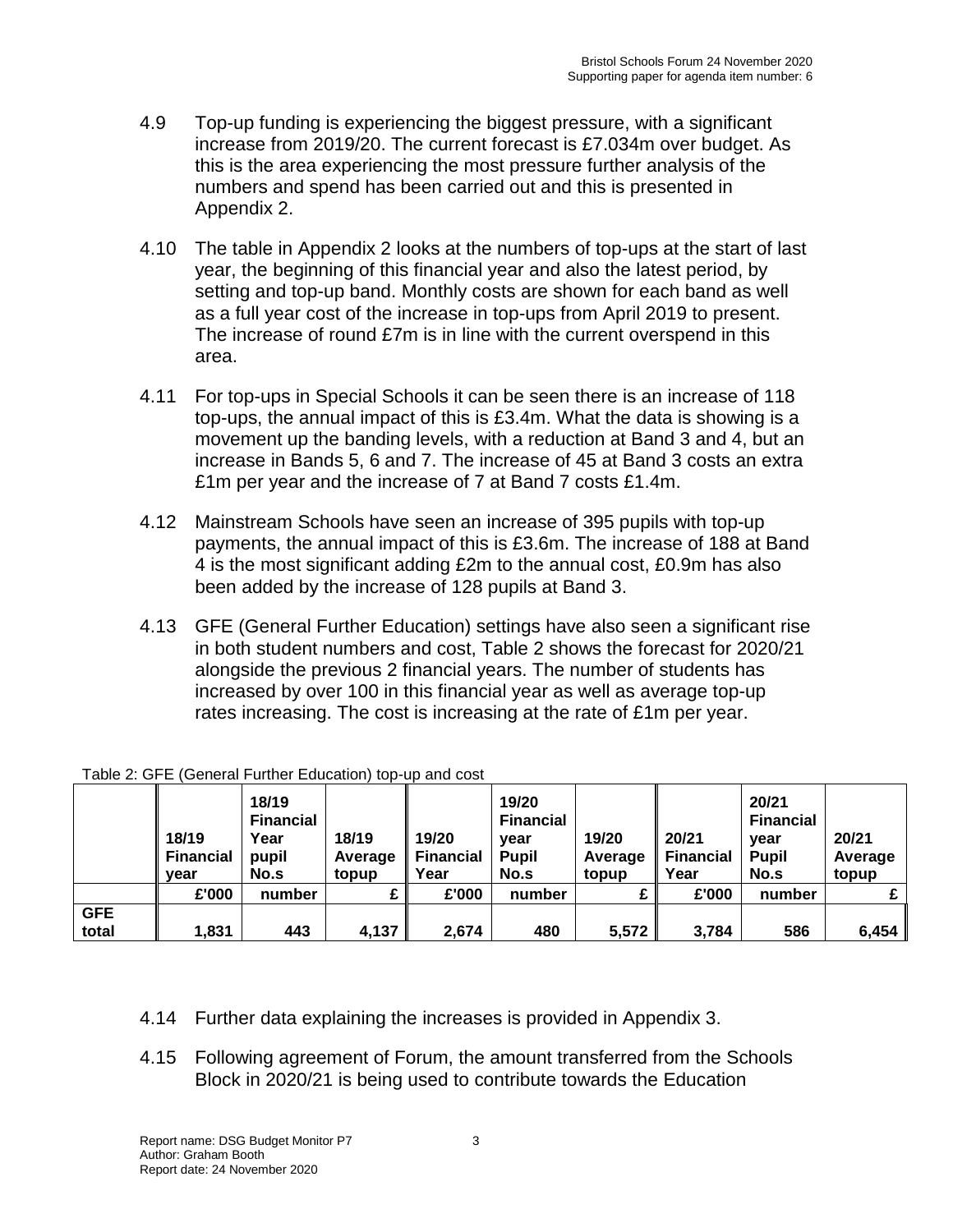Transformation Programme. We are currently forecasting that this funding of £1.3m will be spent in 2020/21.

- 4.16 The Education Transformation Programme commenced this year and is primarily concerned with SEN and consequently the High Needs Block, this will need to reduce future cost pressures in the block and make it more sustainable. Nationally High Needs continues to be challenging and in Bristol this has been exacerbated by work to clear the backlog of EHCP. Further detailed activity review & analysis has started to ensure planning is robust and sufficient resources are available to meet needs, and we will continue to lobby government for a more sustainable funding settlement.
- 4.17 **Funding (Nil Variance).** £374.508m is the latest DSG amount notified by the ESFA, this includes the first adjustments for the High Needs Import/Export adjustment and a slight adjustment in Early Years reflecting the final year-end actual position.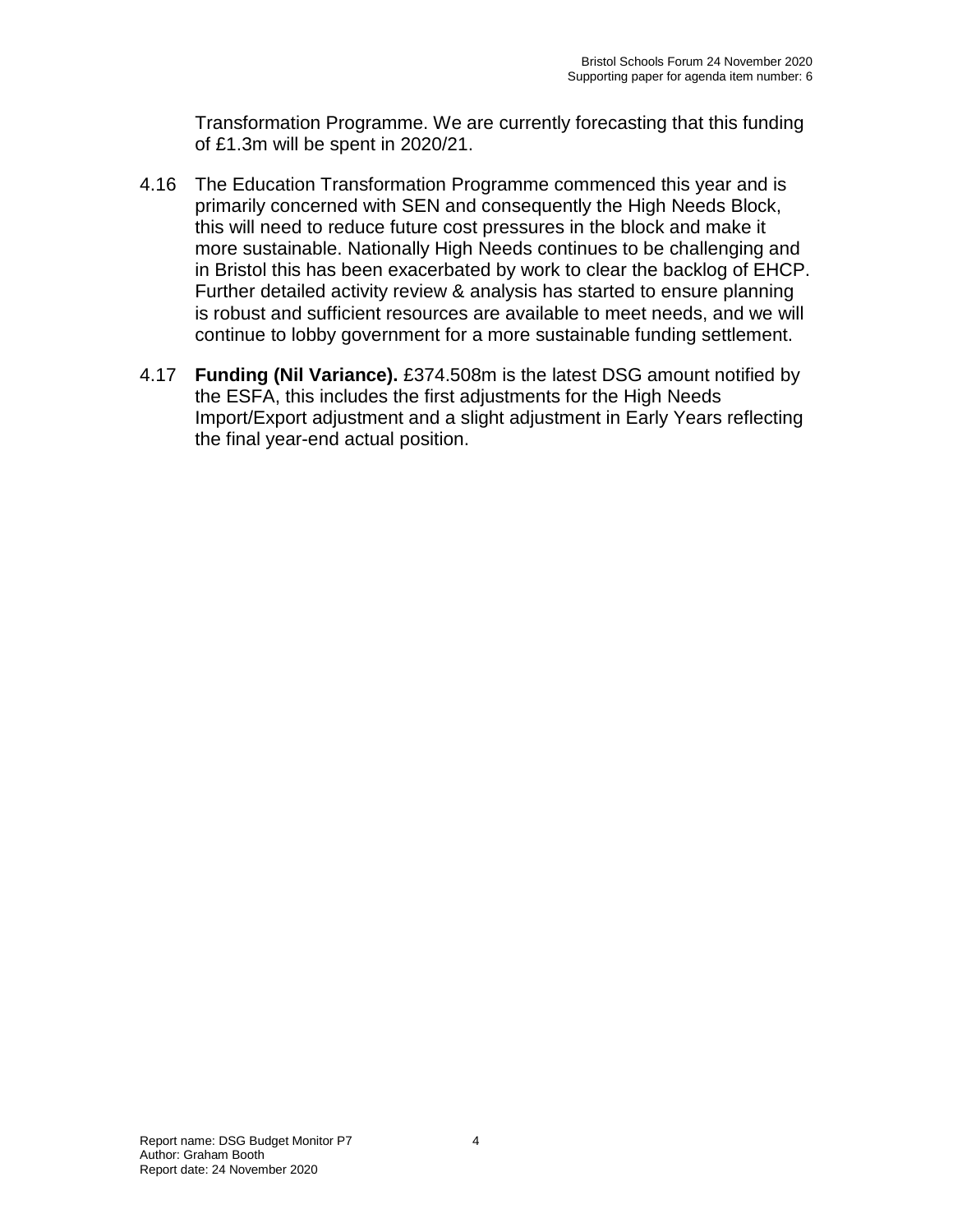|                                              | piuun mianuniy pusitiun,            |                           |                                                    |                     |                             |                       |                             |
|----------------------------------------------|-------------------------------------|---------------------------|----------------------------------------------------|---------------------|-----------------------------|-----------------------|-----------------------------|
|                                              | <b>Brought</b><br>forward<br>1.4.20 | <b>Funding</b><br>2020/21 | <b>Forecast</b><br>Outturn<br>Period 07<br>2020/21 | In-year<br>movement | Carry<br>forward<br>31.3.21 | <b>P4</b><br>Variance | <b>Movement</b><br>P4 to P7 |
|                                              | £'000                               | £'000                     | £'000                                              | £'000               | £'000                       | £'000                 | £'000                       |
| <b>Maintained Schools</b>                    |                                     | 78,340                    | 78,340                                             |                     |                             |                       |                             |
| Academy Recoupment                           |                                     | 191,439                   | 191,439                                            |                     |                             |                       |                             |
| Growth Fund                                  |                                     | 2,712                     | 2,712                                              |                     |                             |                       |                             |
| <b>Schools Block</b>                         | (174)                               | 272,492                   | 272,492                                            |                     | (174)                       |                       |                             |
| <b>De-delegation Services</b>                | (464)                               |                           |                                                    |                     | (464)                       |                       |                             |
| Admissions                                   |                                     | 494                       | 494                                                |                     |                             |                       |                             |
| <b>Centrally Retained</b>                    |                                     | 1,891                     | 1,891                                              |                     |                             |                       |                             |
| <b>Schools Central Services</b>              |                                     | 2,385                     | 2,385                                              |                     |                             |                       |                             |
| National Formula                             |                                     | 29,269                    | 29,305                                             | 37                  |                             | (58)                  | 95                          |
| 2 Year Old Funding                           |                                     | 3,448                     | 3,448                                              |                     |                             |                       |                             |
| Pupil Premium (EYPP)                         |                                     | 538                       | 538                                                |                     |                             |                       |                             |
| <b>Additional Support</b><br><b>Services</b> |                                     | 805                       | 805                                                |                     |                             |                       |                             |
| SEN Top up                                   |                                     | 1,275                     | 1,625                                              | 351                 |                             | 200                   | 151                         |
| Staffing                                     |                                     | 1,680                     | 1,658                                              | (23)                |                             | (50)                  | 27                          |
| <b>Disability Access Fund</b>                |                                     | 105                       | 105                                                |                     |                             |                       |                             |
| <b>Early Years Block</b>                     | 20                                  | 37,119                    | 37,484                                             | 365                 | 385                         | 92                    | 273                         |
| <b>Commissioned Services</b>                 |                                     | 2,301                     | 2,803                                              | 502                 |                             | 52                    | 450                         |
| Core Place Funding                           |                                     | 10,302                    | 10,216                                             | (87)                |                             | (87)                  |                             |
| Staffing                                     |                                     | 1,160                     | 1,175                                              | 14                  |                             | 182                   | (167)                       |
| Top Up                                       |                                     | 27,950                    | 34,978                                             | 7,028               |                             | 2,718                 | 4,309                       |
| Placements                                   |                                     | 9,044                     | 9,288                                              | 244                 |                             | 301                   | (57)                        |
| <b>Pupil Support</b>                         |                                     | 814                       | 763                                                | (51)                |                             | (56)                  | 5                           |
| <b>HOPE Virtual School</b>                   |                                     | 236                       | 233                                                | (3)                 |                             | (16)                  | 14                          |
| Academy Recoupment                           |                                     | 9,335                     | 9,335                                              |                     |                             |                       |                             |
| <b>Education Transformation</b>              |                                     | 1,369                     | 1,369                                              |                     |                             |                       |                             |
| <b>High Needs Block</b>                      | 3,509                               | 62,511                    | 70,160                                             | 7,648               | 11,157                      | 3,094                 | 4,554                       |
| <b>Funding</b>                               |                                     | (374, 508)                | (374, 508)                                         |                     |                             |                       |                             |
| <b>Total</b>                                 | 2,892                               | $\mathbf 0$               | 8,013                                              | 8,013               | 10,904                      | 3,186                 | 4,827                       |

## **Appendix 1 - Forecast position for Overall DSG 2020/21 as at Period 7 (Block financing position)**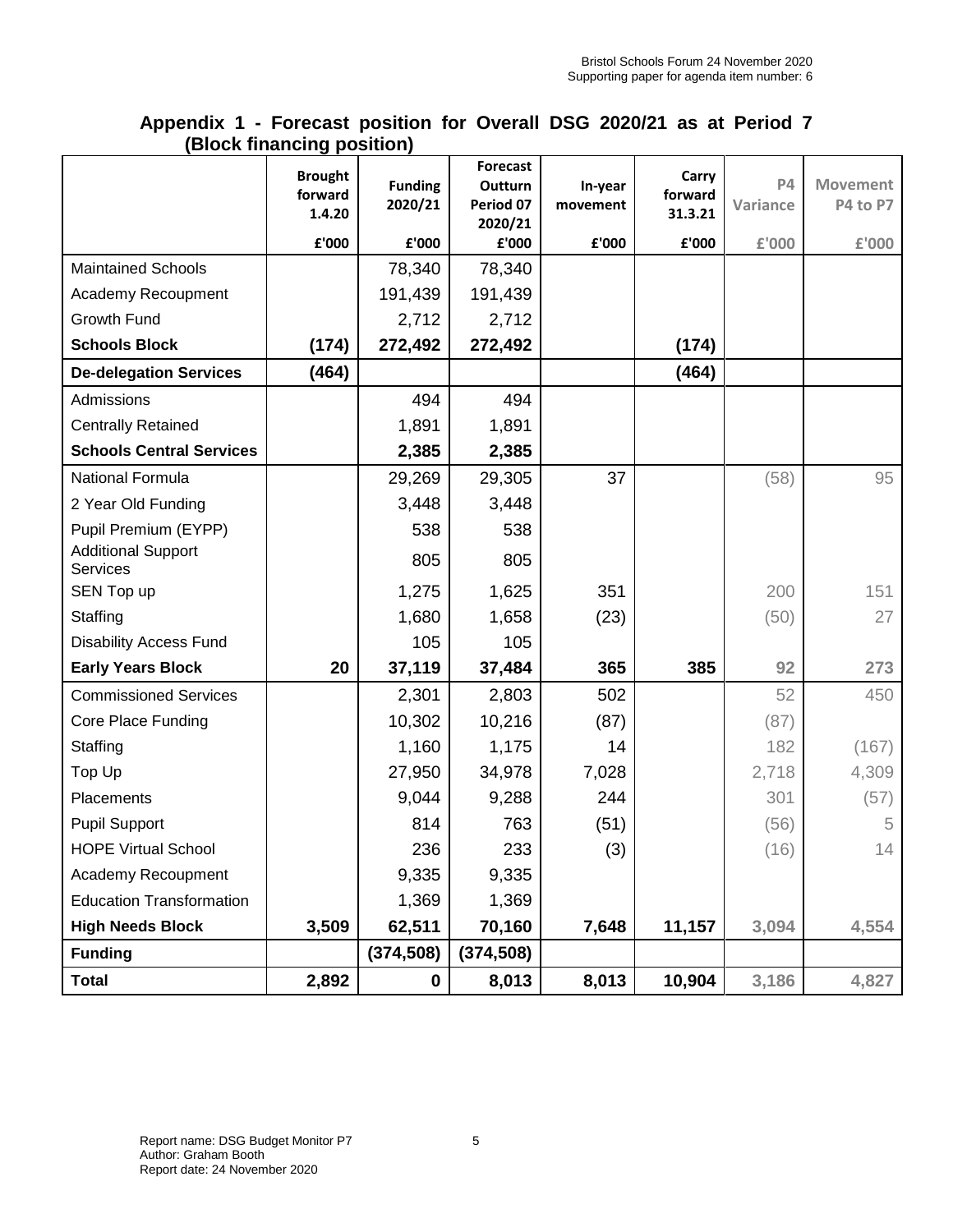#### **Appendix 2: Top-up numbers and cost**

|                          |                   |                | April 2019           |                      |                      | April 2020     |                      | October 2020   |                     | Apr 2019-Oct 2020 |                  |
|--------------------------|-------------------|----------------|----------------------|----------------------|----------------------|----------------|----------------------|----------------|---------------------|-------------------|------------------|
|                          |                   | Average        |                      |                      |                      |                |                      |                |                     |                   |                  |
|                          |                   | Band           |                      | Monthly              |                      | Monthly        |                      | Monthly        |                     | Monthly           | Annual           |
| School Type              | Band              | rate pa        | Number               | cost                 | Number               | cost           | Number               | cost           | Number              | Cost              | Cost             |
|                          |                   | £              |                      | $\texttt{f}'000$     |                      | £'000          |                      | £'000          |                     | £'000             | $\texttt{f}'000$ |
| <b>Special Schools</b>   | BAND 1            | 2330           | $\mathbf 0$          |                      | $\mathbf{0}$         |                | $\mathbf{1}$         |                | $\mathbf{1}$        |                   | $\overline{2}$   |
|                          | BAND 3            | 9503           | 321                  | 249                  | 300                  | 232            | 306                  | 243            | $-15$               | (6)               | (75)             |
|                          | BAND 4            | 14959          | 243                  | 304                  | 248                  | 304            | 233                  | 290            | $-10$               | (14)              | (169)            |
|                          | BAND 5            | 23083          | 175                  | 335                  | 202                  | 386            | 220                  | 422            | 45                  | 87                | 1,040            |
|                          | BAND 6            | 33050          | 16                   | 41                   | 21                   | 59             | 31                   | 85             | 15                  | 44                | 527              |
|                          | BAND 7            | 55623          | 25                   | 111                  | 34                   | 159            | 49                   | 225            | 24                  | 115               | 1,376            |
|                          | VEN1              | 12602          | 65                   | 68                   | 97                   | 94             | 115                  | 120            | 50                  | 52                | 625              |
|                          | VEN <sub>2</sub>  | 15500          | $\mathbf{1}$         | $\overline{2}$       | $\overline{2}$       | 3              | $\overline{2}$       | 3              | $\mathbf{1}$        | $\mathbf{1}$      | 13               |
|                          | VEN3<br>VEN4      | 24000<br>38000 | 17<br>$\overline{0}$ | 34                   | 22<br>$\mathbf 2$    | 44<br>6        | 22<br>$\overline{2}$ | 44<br>6        | 5<br>$\overline{2}$ | 10<br>6           | 120<br>76        |
|                          | Other             | n/a            |                      | 186                  |                      | 175            |                      | 175            |                     | (12)              | (139)            |
|                          | <b>Total</b>      |                | 863                  | 1,330                | 928                  | 1,463          | 981                  | 1,613          | 118                 | 283               | 3,394            |
| <b>Bristol Pupils in</b> | BAND 3            | 4755           | $\mathbf 0$          |                      | $\overline{2}$       | $\mathbf{1}$   | 5                    | $\overline{2}$ | 5                   | 2                 | 24               |
| <b>OLA</b>               | BAND 4            | 10000          | $\mathbf 0$          |                      | $\mathbf 0$          |                | $1\,$                | $\mathbf{1}$   | $\mathbf{1}$        | $\mathbf 1$       | 10               |
|                          | <b>OOA</b>        | n/a            | 146                  | 135                  | 149                  | 142            | 145                  | 142            | $-1$                | 7                 | 83               |
|                          |                   |                |                      |                      |                      |                |                      |                |                     |                   |                  |
|                          | Total             |                | 146                  | 135                  | 151                  | 143            | 151                  | 145            | 5                   | 10                | 117              |
| <b>Resources bases</b>   | BAND 1            | 2460           | 5                    | $\mathbf{1}$         | $\overline{2}$       |                | $\mathbf 2$          |                | $-3$                | (1)               | (7)              |
|                          | BAND <sub>2</sub> | 4910           | 27                   | 11                   | 23                   | 9              | 16                   | $\overline{7}$ | $-11$               | (5)               | (54)             |
|                          | BAND 3            | 9830           | 116                  | 94                   | 130                  | 105            | 130                  | 105            | 14                  | 11                | 131              |
|                          | BAND 4            | 14139          | 11                   | 13                   | 13                   | 16             | 13                   | 16             | $\overline{2}$      | 3                 | 33               |
|                          | BAND 5            | 21539          | $\overline{2}$       | $\overline{4}$       | 5                    | 9              | 5                    | 9              | 3                   | 5                 | 59               |
|                          | BAND 7            | 14343          | $\mathbf{1}$         | 1                    | $\mathbf{0}$         |                | $\mathbf{0}$         |                | $-1$                | (1)               | (6)              |
|                          | Other             | n/a            |                      |                      |                      | $\mathbf{1}$   |                      |                |                     |                   | 1                |
|                          | Total             |                | 162                  | 124                  | 173                  | 142            | 166                  | 137            | 4                   | 13                | 157              |
| Mainstream               | BAND <sub>2</sub> | 977            | 137                  | 10                   | 138                  | 11             | 171                  | 14             | 34                  | 4                 | 45               |
|                          | BAND 3            | 4237           | 538                  | 160                  | 638                  | 224            | 666                  | 234            | 128                 | 74                | 892              |
|                          | BAND 4            | 9029           | 175                  | 98                   | 293                  | 213            | 363                  | 273            | 188                 | 175               | 2,097            |
|                          | BAND 5            | 13661          | 10                   | 9                    | 25                   | 28             | 43                   | 50             | 33                  | 41                | 491              |
|                          | BAND <sub>6</sub> | 22204<br>18803 | $\overline{2}$<br>9  | $\overline{2}$<br>11 | 11<br>$\overline{7}$ | 19<br>10       | 17<br>$\sqrt{6}$     | 32<br>11       | 15<br>$-3$          | 30                | 359              |
|                          | BAND 7            |                |                      |                      |                      | 15             |                      |                |                     | $\left( \right)$  | (3)              |
|                          | Other<br>Total    | n/a            | 871                  | 32<br>323            | 1112                 | 520            | 1266                 | 10<br>625      | 395                 | (22)<br>301       | (263)<br>3,617   |
|                          | BAND 3            | 9199           | 126                  | 94                   | 123                  | 83             | 64                   | 48             | $-62$               | (46)              | (551)            |
| <b>PRUs</b>              | BAND 4            | 10593          | $\mathbf{1}$         |                      | 18                   | 14             | 13                   | 12             | 12                  | 11                | 138              |
|                          | BAND 5            | 16120          | $\overline{3}$       | $\mathbf{1}$         | 16                   | 22             | 14                   | 19             | 11                  | 17                | 205              |
|                          | BAND 6            | 25793          | $\mathbf{0}$         |                      | $\mathbf{3}$         | 4              | $\mathbf{3}$         | 6              | $\overline{3}$      | 6                 | 73               |
|                          | BAND 7            | 52928          | $\overline{4}$       | 14                   | $\overline{2}$       | 9              | $\overline{3}$       | 13             | $-1$                | (1)               | (14)             |
|                          | Other             | n/a            |                      |                      |                      | $\overline{2}$ |                      | 6              |                     | 6                 | 72               |
|                          | Total             |                | 134                  | 110                  | 162                  | 134            | 97                   | 103            | $-37$               | (6)               | (76)             |
| <b>Overall total</b>     |                   |                | 2176                 | 2,022                | 2526                 | 2,402          | 2661                 | 2,623          | 485                 | 601               | 7,209            |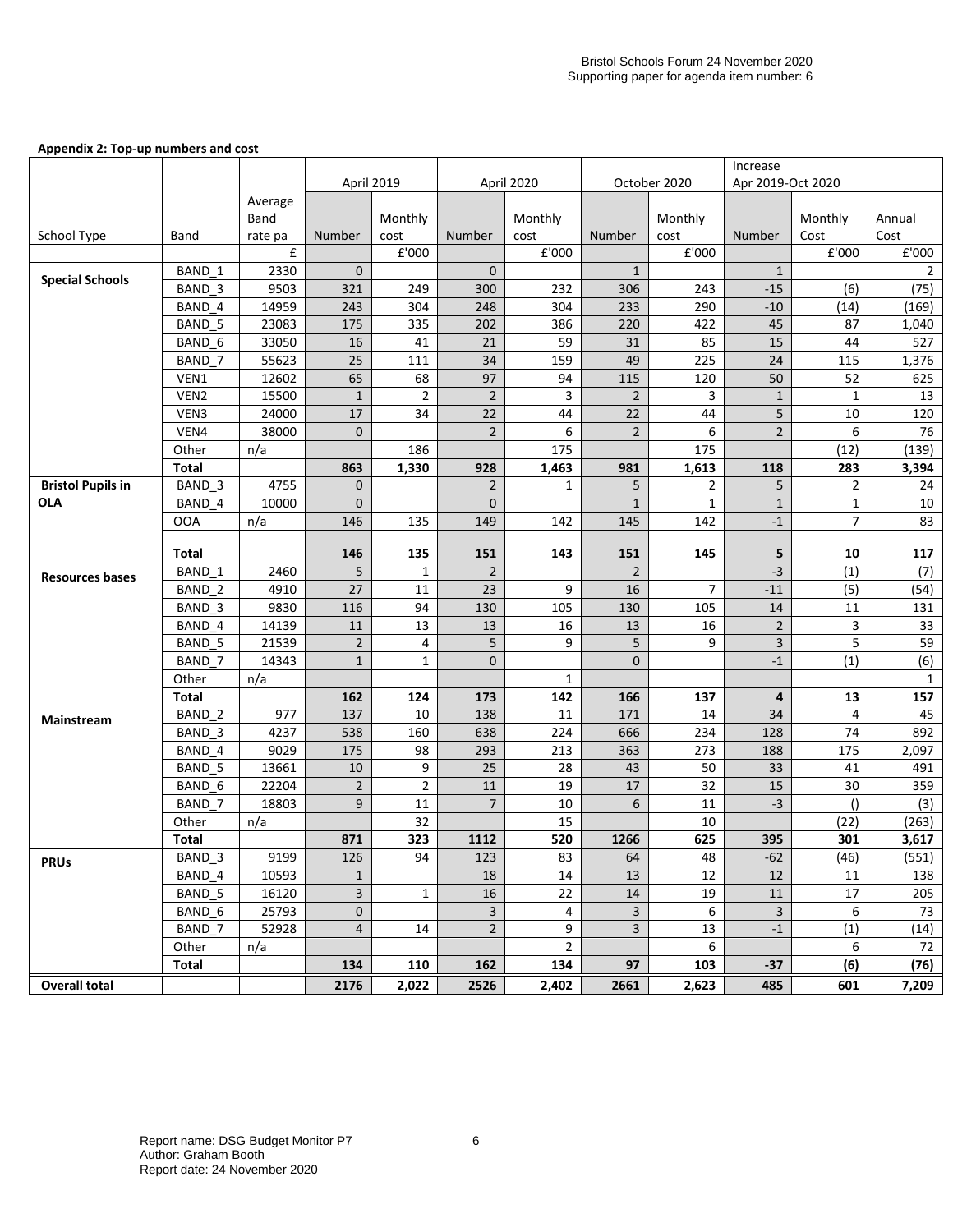# **Appendix 3 : Explanation of top-up (Element 3) increases**

There are a number of drivers impacting the increasing demand and cost for SEND. Much of the Education Transformation Programme is focused on increasing statutory compliance and system reform. A key element to this reform is ensuring the system is fully inclusive and identifies emerging needs and targets support earlier. However, a significant amount of current resource is focused on the improvements in the Education, Health and Care Plan (EHCP) system.

Details in this appendix, demonstrates the rise in requests and significant increase in the number of plans finalised since last year.

Further analysis is underway to fully understand what is driving the rise in costs elsewhere in the system, e.g. Top Up funding without an EHCP.

## **Increase in demand for EHCPs**

## **New Requests for an EHC Needs Assessment Received**

• **2019 and 2020 (January to September)**

In 2020 the number of **new requests received between January and September** for an EHC Needs Assessment has **increased by 17%** compared to the same period last year. This can be seen in the table below.

|                     | New Requests for an EHC Needs Assessment Received |     |     |     |     |     |        |      |            |              |  |
|---------------------|---------------------------------------------------|-----|-----|-----|-----|-----|--------|------|------------|--------------|--|
|                     |                                                   |     |     |     |     |     |        |      |            | <b>Total</b> |  |
|                     | Jan                                               | Feb | Mar | Apr | May | Jun | Jul    | Aug  | <b>Sep</b> | (Jan to Sep) |  |
| 2020                | 65                                                | 62  | 84  | 52  | 551 | 71  | 54     |      | 43         | 493          |  |
| 2019                | 58                                                | 48  | 59  | 41  | 41  | 58  | 73     | 14   | 30         | 422          |  |
| Number Difference   |                                                   | 14  | 25  | 11  | 14  | 13  | $-19$  | $-1$ | 13         |              |  |
| % increase/decrease | 12%                                               | 29% | 42% | 27% | 34% | 22% | $-26%$ | -50% | 43%        | 17%          |  |

*Data source: BCC client database*

#### **Increase in New EHC Plans finalised**  • **2019 and 2020 (January to September)**

2020 has seen an increase of 144% of new EHC Plans finalised between January and September compared to the same period in 2019.

|                     |      | Number finalised EHC Plans |      |      |      |      |     |        |     |              |  |  |
|---------------------|------|----------------------------|------|------|------|------|-----|--------|-----|--------------|--|--|
|                     |      | <b>Total</b>               |      |      |      |      |     |        |     |              |  |  |
|                     | Jan  | Feb                        | Mar  | Apr  | May  | Jun  | Jul | Aug    | Sep | (Jan to Sep) |  |  |
| 2020                | 38   | 51                         | 50   | 77   | 81   | 98   | 101 | 26     | 58  | 580          |  |  |
| 2019                | 12   | 23                         | 16   | 11   | 29   |      | 72  | 31     | 35  | 238          |  |  |
| Number Difference   | 26   | 28                         | 34   | 66   | 52   | 89   | 29  | -5     | 23  | 342          |  |  |
| % increase/decrease | 217% | 122%                       | 213% | 600% | 179% | 989% | 40% | $-16%$ | 66% | 144%         |  |  |

*Data source: BCC client database*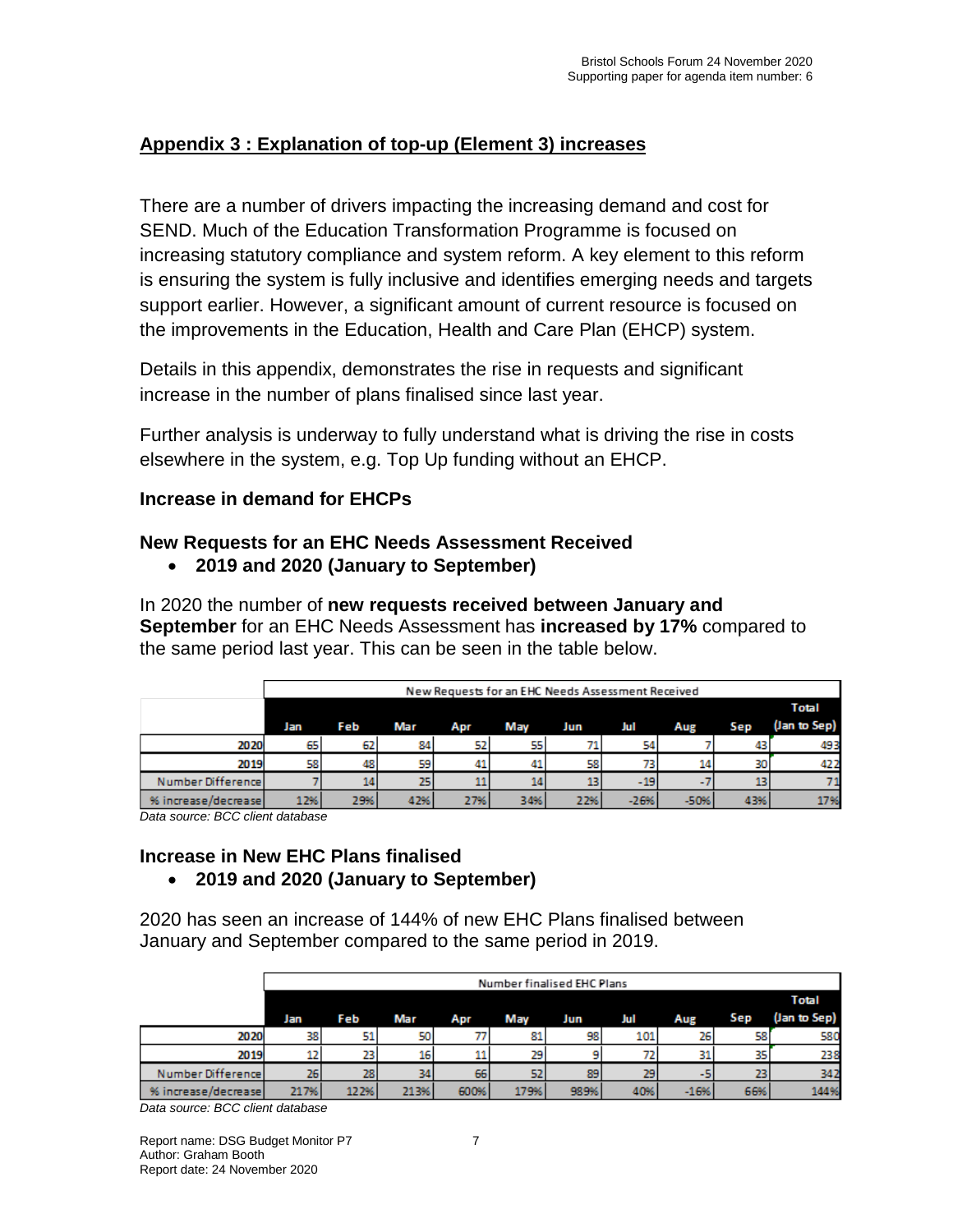# **Increase in the numbers of Children and Young People with a Bristol EHC Plan**

# • **2020 (January to October)**

A snapshot at the end of each month of the number of EHC Plans over the last 10 months has shown a month on month increase, with a 17% difference in the number of EHC Plans at end of January 2020 (2702) compared to October 2020 (3177). Over the same period, number of children receiving top up funding increased by 12%.



# **Pupils with Special Educational Needs in a Bristol schools (school SEN support, EHCP and those at school SEN support and with an EHCP)**

The number of **pupils with identified special education needs in a Bristol school** has increased from 10,606 in 2019 to 11,063 pupils in 2020, **an increase of 4.3%** (457 more pupils classified as SEN).

Breaking down SEN into two sub groups (EHC Plans and SEN support) this year, the increase in Bristol is driven by **a rise in number of pupils with an EHC Plan (+6.1%** or 102 pupils). The number of **pupils receiving SEN support has also risen, although by a smaller amount (+4.0%** or 355 pupils).